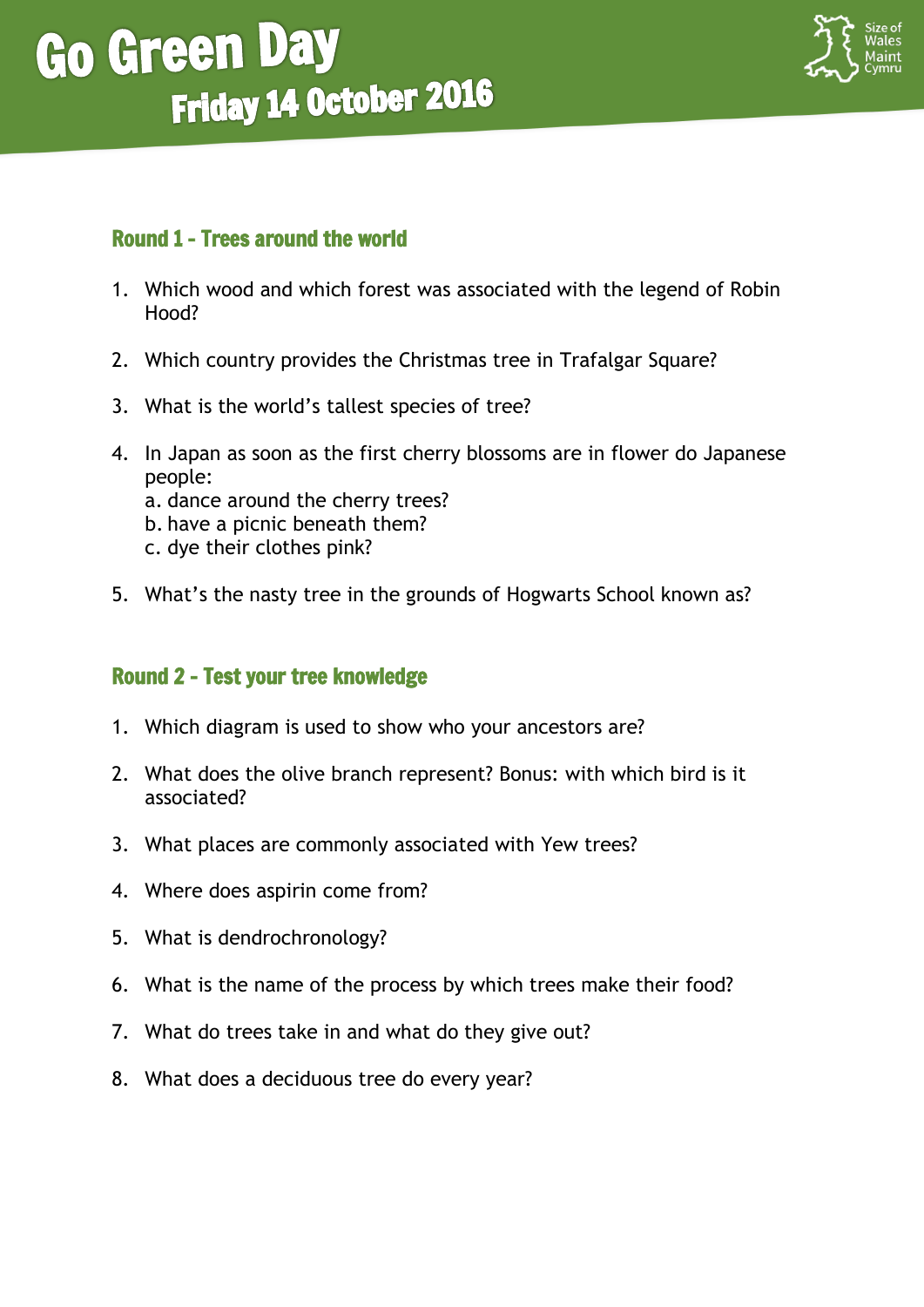### Round 3 – Rainforests

- 1. True or false: Rainforests contain more than half of the world's biodiversity (plants and animals)?
- 2. Name the 4 layers of a rainforest
- 3. Rainforests are sometimes described as the Earth's a. nervous system b. lungs
	- c. heart
- 4. Where is the world's largest rainforest?
- 5. Some rainforests are home to ancient tribes who sometimes use poison taken from the forest for their darts. From where do they get this poison?
	- a. Bush baby spit
	- b. Monkey glands
	- c. Frogs
	- d. Birds
- 6. Name 3 causes of deforestation
- 7. Palm oil plantations are causing the destruction of rainforests. True or false: These are ingredients in most processed food?
- 8. How can eating less meat help rainforests?
- 9. Size of Wales is a charity that raises money to help protect rainforests across the world the size of Wales. Wales is the size of:
	- a. 150,000 rugby pitches
	- b. 1 million rugby pitches or
	- c. 2 million rugby pitches

We hope you enjoyed this quiz and will make a donation to help protect trees, people and animals in an area of rainforest the size of Wales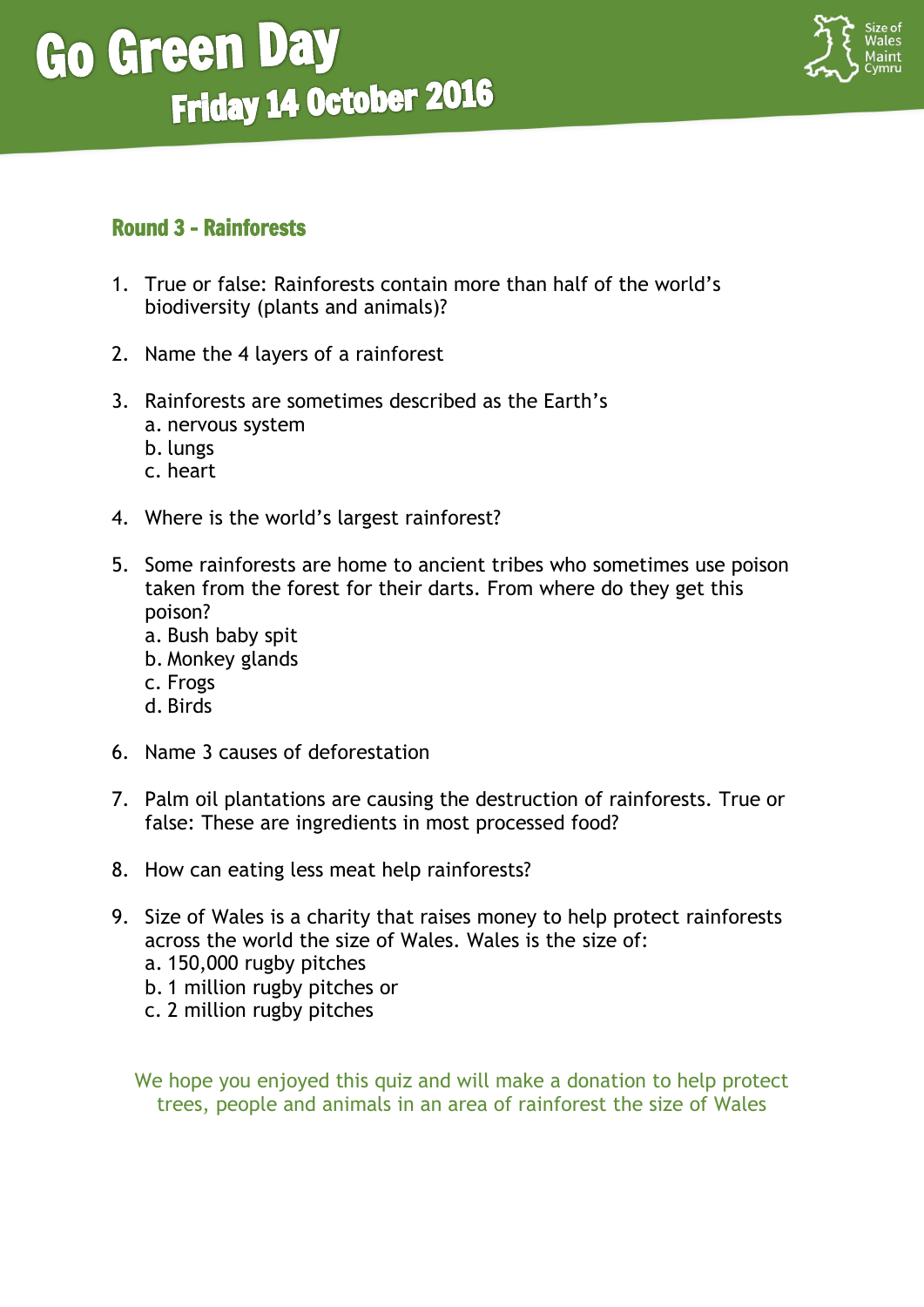í



#### Round 1 - Trees around the world – with answers

- 6. Which wood and which forest was associated with the legend of Robin Hood? *The Greenwood, Sherwood Forest, Nottinghamshire.*
- 7. Which country provides the Christmas tree in Trafalgar Square? *Norway*
- 8. What is the world's tallest species of tree? *Redwood, Coastal Redwood or Latin name Sequoia Sempervirens*
- 9. In Japan as soon as the first cherry blossoms are in flower do Japanese people: d. dance around the cherry trees? e. have a picnic beneath them? f. dye their clothes pink? *They have a picnic*
- 10. What's the nasty tree in the grounds of Hogwarts School known as? *The Whomping Willow*

#### Round 2 – Test your tree knowledge - with answers

- 9. Which diagram is used to show who your ancestors are? *Family tree*
- 10. What does the olive branch represent? Bonus: with which bird is it associated? *Peace and goodwill. Bonus: The dove*
- 11. What places are commonly associated with Yew trees? *Graveyards*
- 12. Where does aspirin come from? *Willow bark*
- 13. What is dendrochronology? *The study of calculating a tree's age*
- 14. What is the name of the process by which trees make their food? *Photosynthesis*
- 15. What do trees take in and what do they give out? *They take in carbon dioxide (CO2) and they give out oxygen*
- 16. What does a deciduous tree do every year? *It sheds its leaves*